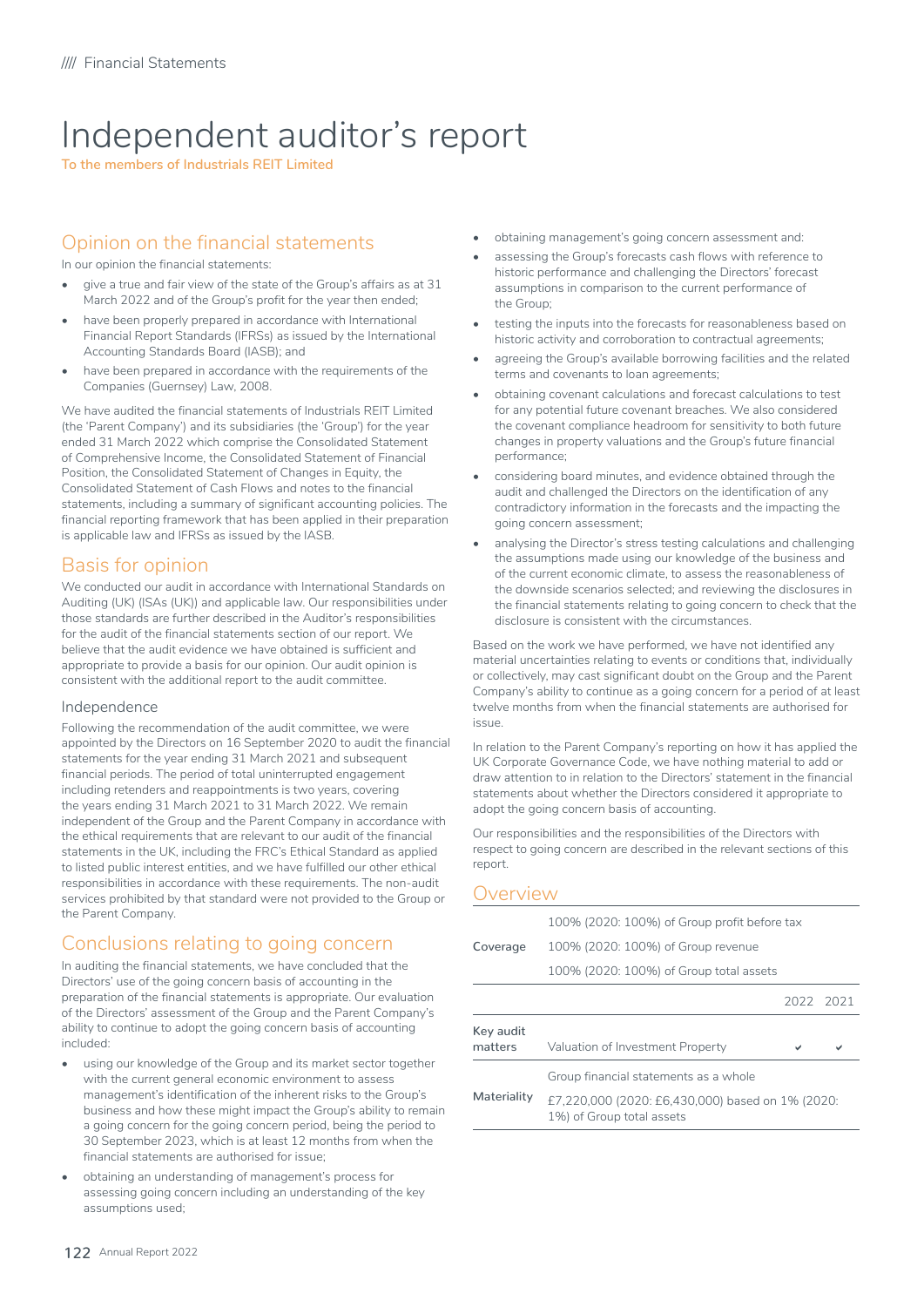# An overview of the scope of our audit

Our Group audit was scoped by obtaining an understanding of the Group and its environment, including the Group's system of internal control, and assessing the risks of material misstatement in the financial statements. We also addressed the risk of management override of internal controls, including assessing whether there was evidence of bias by the Directors that may have represented a risk of material misstatement.

The Group's investment portfolio in the year was geographically distributed across Germany, the United Kingdom and Switzerland. We scoped our audit in alignment with the operating segments as disclosed in Note 5, with UK multi-let industrial and Group being identified as significant. Each significant component was subject to full scope audit utilising component materiality. Guernsey, Germany and

Switzerland being non-significant components, were subject to full scope audit procedures utilising group materiality. Audit procedures for all components were performed by the Group audit team.

#### Key audit matters

the key audit matter

Key audit matters are those matters that, in our professional judgement, were of most significance in our audit of the financial statements of the current period and include the most significant assessed risks of material misstatement (whether or not due to fraud) that we identified, including those which had the greatest effect on: the overall audit strategy, the allocation of resources in the audit, and directing the efforts of the engagement team. These matters were addressed in the context of our audit of the financial statements as a whole, and in forming our opinion thereon, and we do not provide a separate opinion on these matters.

# Key audit matter How the scope of our audit addressed

#### **Valuation of Investment Property**

*Refer to Note 3 (Significant Accounting Policies), Note 4 (Key Sources of Estimation Uncertainty) and Note 16 (Investment Property)*

The valuation of investment property requires significant judgement and estimates by the Directors, with the assistance of independent valuers ("the External Valuers"), and is therefore considered a significant risk due to the subjective nature of certain assumptions inherent in each valuation.

The key inputs into the fair value model which are subject to significant management estimates include market rents, market yields and vacancy rates. Any input inaccuracies or unreasonable assumptions could give rise to a material misstatement of investment property valuations, therefore impacting the income statement and the balance sheet.

There is also a risk that the Directors may influence the significant judgements and estimates in respect of property valuations in order to achieve property valuation and other performance targets to meet market expectations.

To respond to the key audit matter, we have performed the following audit procedures:

- We read the external valuation reports and checked that the approaches used were consistent with the requirements of relevant accounting standards.
- We assessed the competency, independence and objectivity of the external valuers, which included making enquiries regarding interests and relationships that may have created a threat to the valuer's objectivity;
- We used our knowledge and experience, alongside our valuation specialists, to evaluate and challenge the valuation assumptions, methodologies and inputs used. This included establishing our own range of expectations for the valuation of investment property based on externally available metrics and wider economic and commercial factors as it relates to market yields. We assessed the valuation for each of the investment properties against our own expectation and challenged the external valuer in respect of those properties where the valuations fell outside of our range of expectation through discussion and inspection of corroborating information to determine the appropriate valuation;
- We assessed the accuracy of data provided to the external valuer by obtaining the tenancy schedules and reconciling the rental values used in the valuations to the tenancy schedules. This included tracing a sample back to underlying lease agreements, alongside verifying vacancy rates utilised in the valuations to the tenancy schedules;
- We assessed whether the disclosures in the financial statements are appropriate and in accordance with IFRS 13 Fair Value Measurement; and
- We assessed whether all property valuations have been correctly included in the financial statements.

#### **Key observations:**

Based on the procedures performed, we consider the assumptions and methodologies used to value the Group's investment portfolio to be appropriate and that the disclosures in the financial statements are appropriate and in accordance with relevant accounting standards.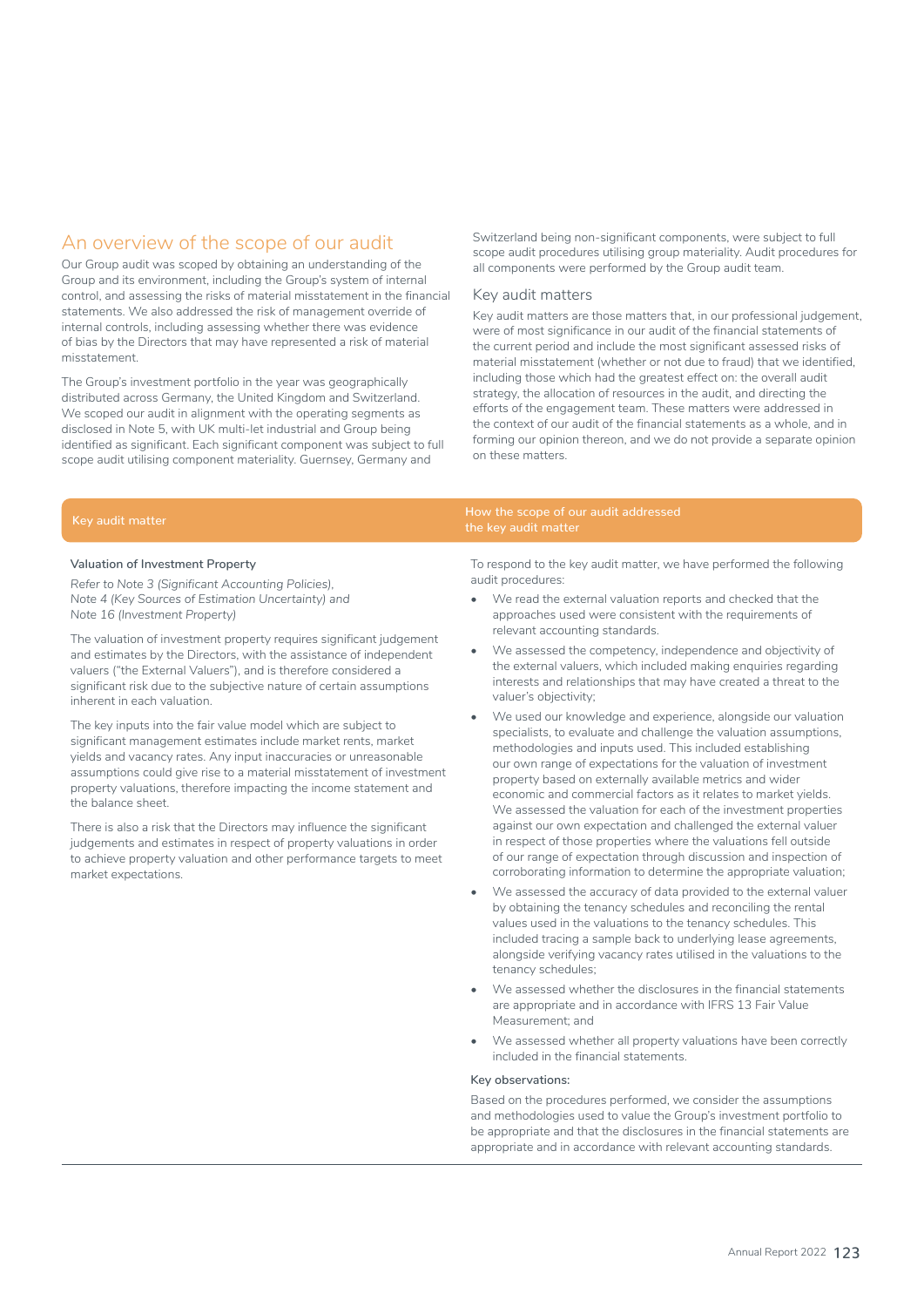# Independent auditor's report **continued**

**To the members of Industrials REIT**

# Our application of materiality

We apply the concept of materiality both in planning and performing our audit, and in evaluating the effect of misstatements. We consider materiality to be the magnitude by which misstatements, including omissions, could influence the economic decisions of reasonable users that are taken on the basis of the financial statements.

In order to reduce to an appropriately low level the probability that any misstatements exceed materiality, we use a lower materiality level, performance materiality, to determine the extent of testing needed. Importantly, misstatements below these levels will not necessarily be evaluated as immaterial as we also take account of the nature of identified misstatements, and the particular circumstances of their occurrence, when evaluating their effect on the financial statements as a whole.

Based on our professional judgement, we determined materiality for the financial statements as a whole and performance materiality as follows:

|                                                  | Group financial statements                                                                                                                                                                                                                                             |                                                                                                                |  |  |
|--------------------------------------------------|------------------------------------------------------------------------------------------------------------------------------------------------------------------------------------------------------------------------------------------------------------------------|----------------------------------------------------------------------------------------------------------------|--|--|
|                                                  | 2022                                                                                                                                                                                                                                                                   | 2021                                                                                                           |  |  |
| Materiality                                      | £7,220,000                                                                                                                                                                                                                                                             | £6,430,000                                                                                                     |  |  |
| Basis for determining materiality                | Group financial statements as a whole - 1% of total assets                                                                                                                                                                                                             |                                                                                                                |  |  |
| Rationale for the benchmark applied              | We determined that total assets would be the most appropriate basis for determining overall<br>materiality as we consider this to be one of the principal considerations for users of the financial<br>statements in assessing the financial performance of the Group. |                                                                                                                |  |  |
| Performance materiality                          | £5,055,000                                                                                                                                                                                                                                                             | £3,860,000                                                                                                     |  |  |
| Basis for determining<br>performance materiality | 70% of materiality – in determining<br>performance materiality we have considered<br>the following factors;                                                                                                                                                            | $60\%$ of materiality – in determining<br>performance materiality we have considered<br>the following factors; |  |  |
|                                                  | Our risk assessment, including our<br>assessment of the Group's overall control<br>environment; and                                                                                                                                                                    | Our risk assessment, including our<br>assessment of the Group's overall control<br>environment; and            |  |  |
|                                                  | The impact of the year ending 31 March<br>2022 being the second year of our audit<br>of the Group and our past experience of<br>the audit.                                                                                                                             | The impact of the year ending 31 March<br>2021 being the first year of our audit of<br>the Group.              |  |  |

#### Specific materiality

We also determined that for other classes of transactions and account balances not related to investment properties, a misstatement of less than materiality for the financial statements as a whole, specific materiality, could influence the economic decisions of users. As a result, we determined materiality for these items based on 5% of the threeyear average of European Public Real Estate Association ("EPRA") earnings being £940,000 (2021: 5% of EPRA being £945,000). We further applied a performance materiality level of 70% (2021: 60%) of specific materiality to ensure that the risk of errors exceeding specific materiality was appropriately mitigated.

#### Component materiality

We set materiality for each component of the Group based on a percentage of Group materiality dependent on the size and our assessment of the risk of material misstatement of that component. Component materiality ranged from £350,000 to £6,820,000 (2021: £1,163,000 to £5,790,000) and for amounts impacting EPRA earnings from £350,000 to £880,000 (2021: £290,000 to £850,000). In the audit of each component, we further applied performance materiality levels of 70% of the component materiality to our testing to ensure that the risk of errors exceeding component materiality was appropriately mitigated.

#### Reporting threshold

We agreed with the Audit Committee that we would report to them all individual audit differences in excess of £216,000 (2021: £130,000) and for amounts impacting EPRA earnings in excess of £28,000 (2021: £19,000). We also agreed to report differences below this threshold that, in our view, warranted reporting on qualitative grounds.

### Other information

The directors are responsible for the other information. The other information comprises the information included in the Annual Report other than the financial statements and our auditor's report thereon. Our opinion on the financial statements does not cover the other information and, except to the extent otherwise explicitly stated in our report, we do not express any form of assurance conclusion thereon. Our responsibility is to read the other information and, in doing so, consider whether the other information is materially inconsistent with the financial statements or our knowledge obtained in the course of the audit, or otherwise appears to be materially misstated. If we identify such material inconsistencies or apparent material misstatements, we are required to determine whether this gives rise to a material misstatement in the financial statements themselves. If, based on the work we have performed, we conclude that there is a material misstatement of this other information, we are required to report that fact.

We have nothing to report in this regard.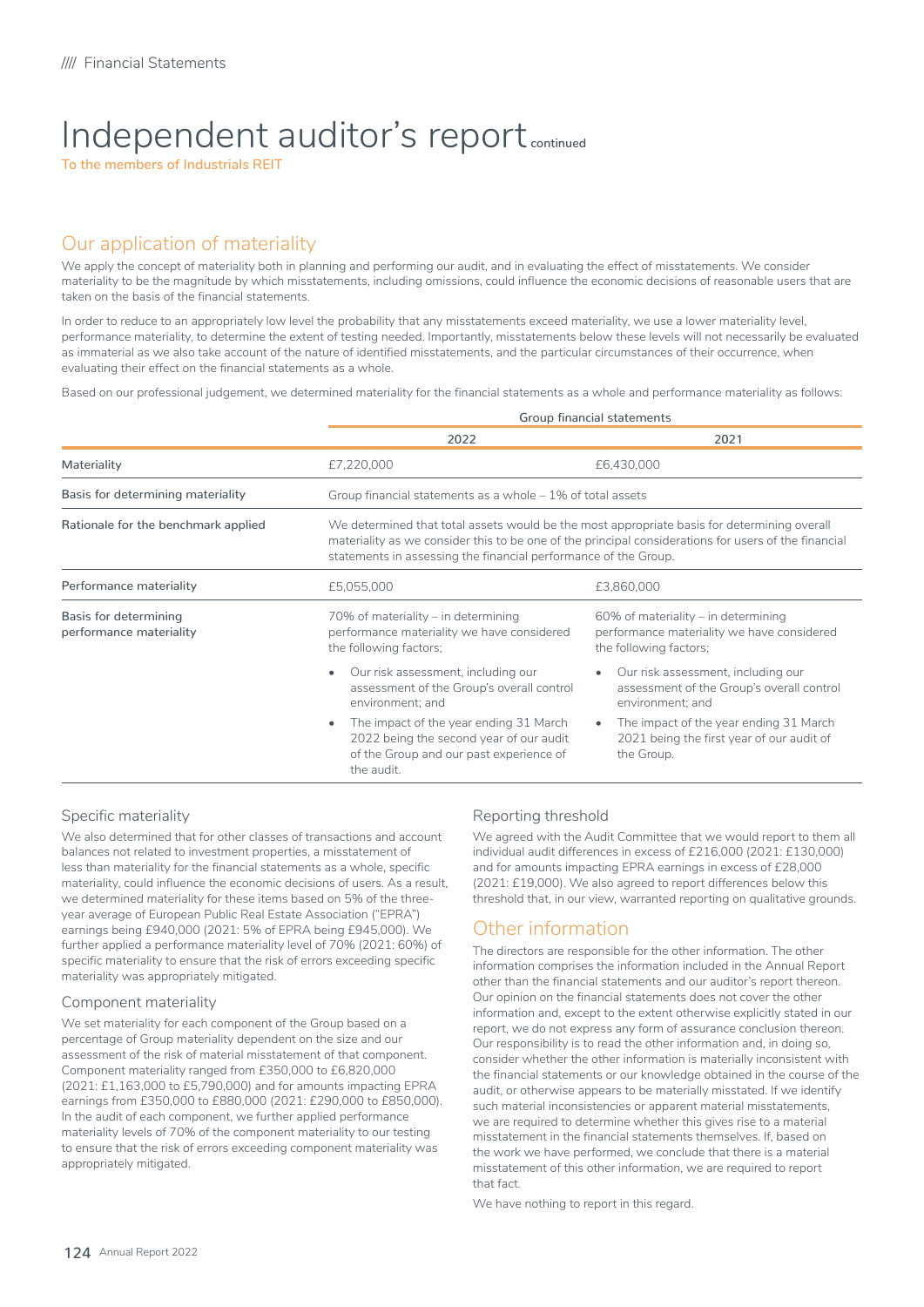## Corporate governance statement

The Listing Rules require us to review the Directors' statement in relation to going concern, longer-term viability and that part of the Corporate Governance Statement relating to the parent company's compliance with the provisions of the UK Corporate Governance Code specified for our review.

Based on the work undertaken as part of our audit, we have concluded that each of the following elements of the Corporate Governance Statement is materially consistent with the financial statements or our knowledge obtained during the audit.

| Going concern<br>and longer-term<br>viability | The Directors' statement with regards<br>to the appropriateness of adopting the<br>going concern basis of accounting and any<br>material uncertainties identified set out on<br>page 118; and |
|-----------------------------------------------|-----------------------------------------------------------------------------------------------------------------------------------------------------------------------------------------------|
|                                               | The Directors' explanation as to their<br>assessment of the Group's prospects, the<br>period this assessment covers and why the<br>period is appropriate set out on page 51                   |
| Other Code<br>provisions                      | Directors' statement on fair, balanced and<br>understandable set out on page 119;                                                                                                             |
|                                               | Board's confirmation that it has carried out<br>a robust assessment of the emerging and<br>principal risks set out on page 50;                                                                |
|                                               | The section of the annual report that<br>describes the review of effectiveness of risk<br>management and internal control systems<br>set out on page 50; and                                  |
|                                               | The section describing the work of the audit<br>committee set out on page 94                                                                                                                  |

# Other Companies (Guernsey) Law, 2008 reporting

We have nothing to report in respect of the following matters where the Companies (Guernsey) Law, 2008 requires us to report to you if in our opinion:

- proper accounting records have not been kept by the Company; or
- the financial statements are not in agreement with the accounting records; or
- we have failed to obtain all the information and explanation which, to the best of our knowledge and belief, are necessary, for the purposes of our audit.

## Responsibilities of Directors

As explained more fully in the statement of Directors' responsibilities, the Directors are responsible for the preparation of the financial statements and for being satisfied that they give a true and fair view, and for such internal control as the Directors determine is necessary to enable the preparation of financial statements that are free from material misstatement, whether due to fraud or error.

In preparing the financial statements, the Directors are responsible for assessing the Group's and the Parent Company's ability to continue as a going concern, disclosing, as applicable, matters related to going concern and using the going concern basis of accounting unless the Directors either intend to liquidate the Group or the Parent Company or to cease operations, or have no realistic alternative but to do so.

# Auditor's responsibilities for the audit of the financial statements

Our objectives are to obtain reasonable assurance about whether the financial statements as a whole are free from material misstatement, whether due to fraud or error, and to issue an auditor's report that includes our opinion. Reasonable assurance is a high level of assurance, but is not a guarantee that an audit conducted in accordance with ISAs (UK) will always detect a material misstatement when it exists. Misstatements can arise from fraud or error and are considered material if, individually or in the aggregate, they could reasonably be expected to influence the economic decisions of users taken on the basis of these financial statements.

*Extent to which the audit was capable of detecting irregularities, including fraud*

Irregularities, including fraud, are instances of non-compliance with laws and regulations. We design procedures in line with our responsibilities, outlined above, to detect material misstatements in respect of irregularities, including fraud. The extent to which our procedures are capable of detecting irregularities, including fraud is detailed below:

- Obtaining an understanding of the control environment in monitoring compliance with laws and regulations and performing our own checks of compliance with relevant requirements including the Companies (Guernsey) Law 2008, the UK Listing Rules, Johannesburg Stock Exchange filing requirements and the REIT tax regime requirements:
- Agreement of the financial statement disclosures to underlying supporting documentation to assess compliance with those laws and regulations having an impact on the financial statements;
- Enquiries of management and the Audit Committee as to their identification of any non-compliance with laws or regulations, or any actual or potential claims;
- Review of minutes of Board meetings throughout the period;
- We assessed the susceptibility of the Group's financial statements to material misstatement, including how fraud might occur by considering the key risks impacting the financial statements. We identified specific fraud risks with respect to the valuation of investment property, which has been included as a key audit matter and our audit response is set out in that section of our audit report. We also identified specific fraud risks with respect to revenue recognition through new or amended leases and management override to reflect higher occupancy and increase property valuations;
- In relation to the risk of management override of internal controls, by undertaking procedures to review journal entries processed during and subsequent to the year end and evaluating whether there was a risk of material misstatement due to fraud; and
- We communicated relevant identified laws and regulations and potential fraud risks to all engagement team members and remained alert to any indications of fraud or non-compliance with laws and regulations throughout the audit.